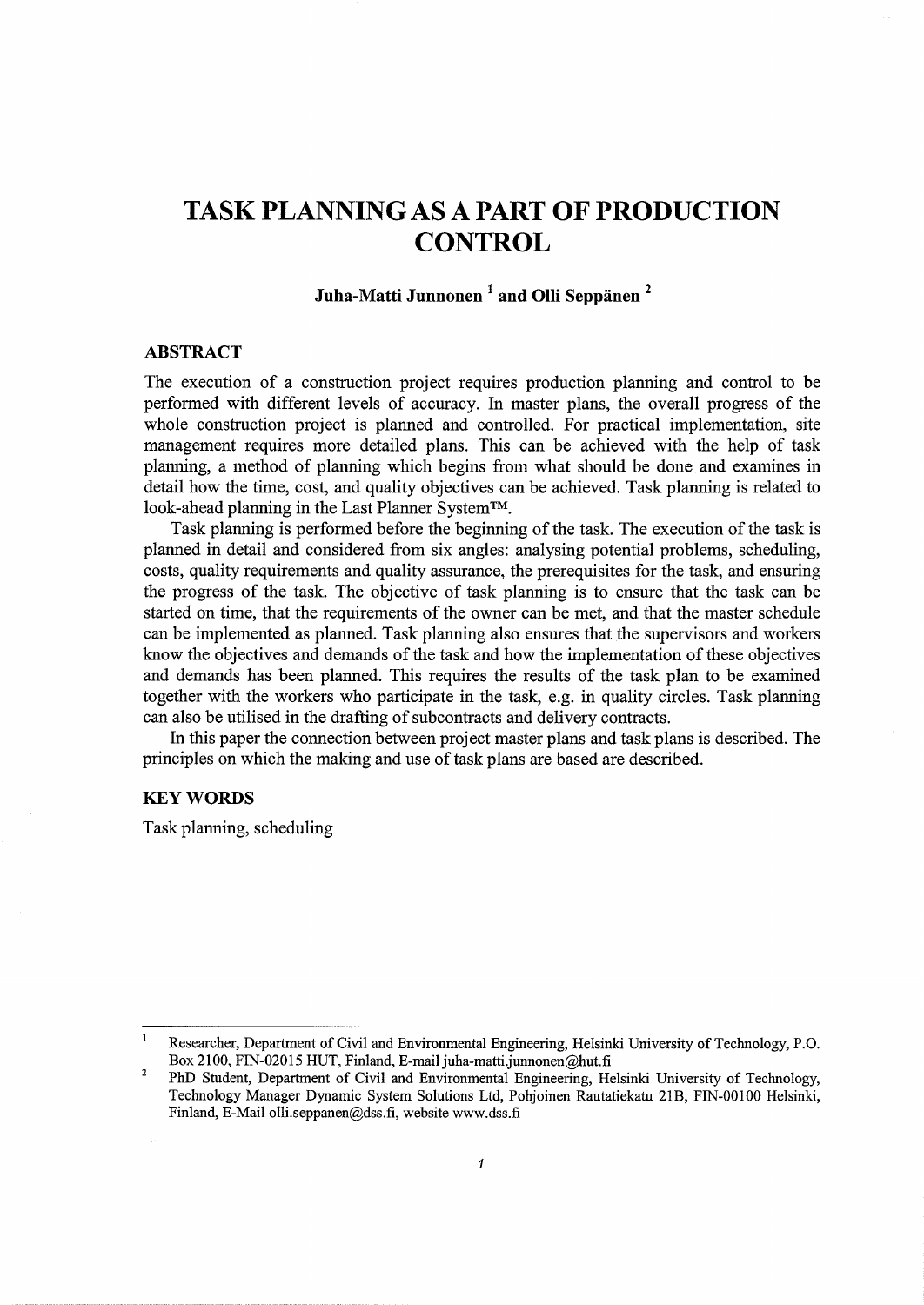#### **INTRODUCTION**

The purpose of this paper is to present the task planning method. The method has been developed in the 1990's (Junnonen 1998). It is a part of the comprehensive Line-of-Balance based schedule planning and control system (see e.g. Kankainen and Seppanen 2003). Currently the task planning method is widely used in Finland.

The scientific background of task planning is system thinking and goal-oriented management (e.g. Balle 1994, Ackoff 1994). To simplify, the crucial factors are the division of production control into mutually-interacting parts and the fact that the execution of the task is secured from different aspects: scheduling, costs, quality, and safety (e.g. Rwelamila and Hall 1995).

The execution of a construction project requires production planning and control to be performed with different levels of accuracy, because plans are created in order to fulfil different purposes. In master plans the overall progress of the whole construction project is planned and controlled. But master plans are too rigid and general to be of use for the site manager and supervisors in planning and controlling individual project tasks. Plans can be made relevant for daily work with the help of task planning, a method of planning which begins from what should be done and examines in detail how the time, cost, and quality objectives for a scheduled task can be achieved. The reaching of the objectives and requirements of the master plan requires the examining of different alternatives, the identification of potential production risks, the concretisation of quality demands, and the choice of quality control procedures. Furthermore, the work must be planned so that it can be implemented safely, any disturbances and changes can be managed, and the necessary materials, equipment, and tools are available at the right time. Task planning differs from weekly or look-ahead planning in that the implementation of a whole task is planned as one entity (Figure 1).



Figure l.The difference between task planning and weekly planning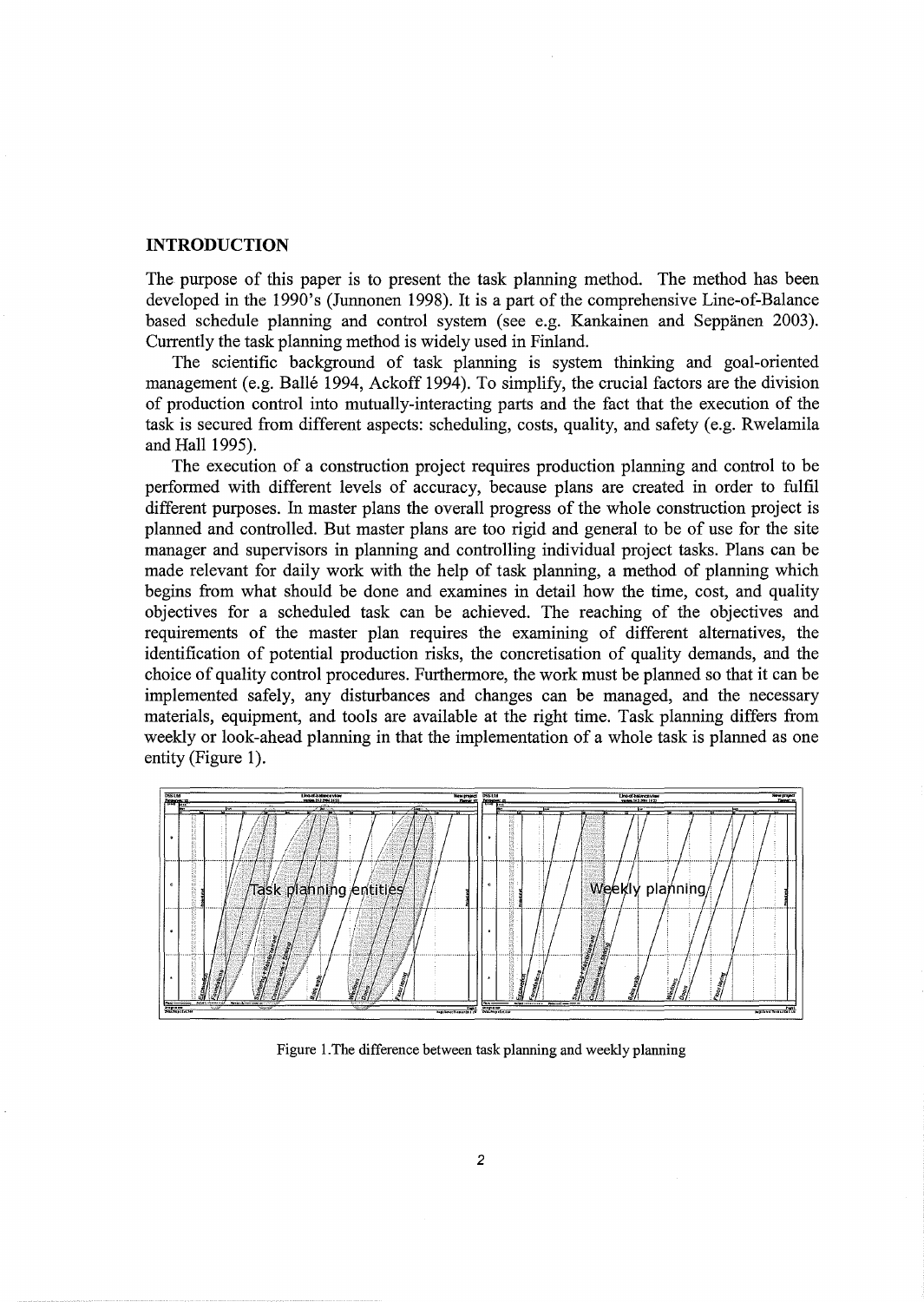Production control is interpreted as a complex unity of decision functions and informationprocessing functions, which ensure that the construction process leads to a product which satisfies the requirements of the client (e.g. Melles and Wamelink 1997). An essential part of the production control process is production planning. In production planning the prerequisites for control are created, the future decisions that are related to the operation are prepared, and management is supported by scanning the future and reducing uncertainty (Hunt 1979). Production control consists of proactive and reactive control. The feasibility of production planning is secured with proactive control and endeavours to ensure that production does not deviate from what was planned. By means of reactive control, the original schedule can be implemented as planned. The need for reactive control and supervision is reduced by proactive control.

Detailed project plans are part of proactive control. With detailed plans the goal is to ensure that all the preconditions for the task exist when it is started and that it can be executed without disturbances. The detailed project plans include a material handling plan, a logistics plan, a site plan, and task plans.

Production is brought back to conformity with the plan by the use of reactive control. Reactive control involves the supervision of production and finding out how production deviates from the master plan (Kankainen and Sandvik 1999) (Figure 2).



Figure 2. Proactive and reactive control

# TASK PLANNING AS A PART OF PRODUCTION CONTROL

#### NEED FOR TASK PLANNING

Task planning is a tool for production management to ensure that:

- the individual task will reach the time and economic objectives and qualitative requirements laid down in the master schedule and budget
- the supervisor, subcontractors, and workers have a shared knowledge of the objectives and requirements of the work and how these objectives will be achieved (Junnonen. 1998, Kankainen and Junnonen 1999).

The responsibility for task planning is given to the supervisor who is responsible for the task. The responsible person should get acquainted with the task as early as possible in order to be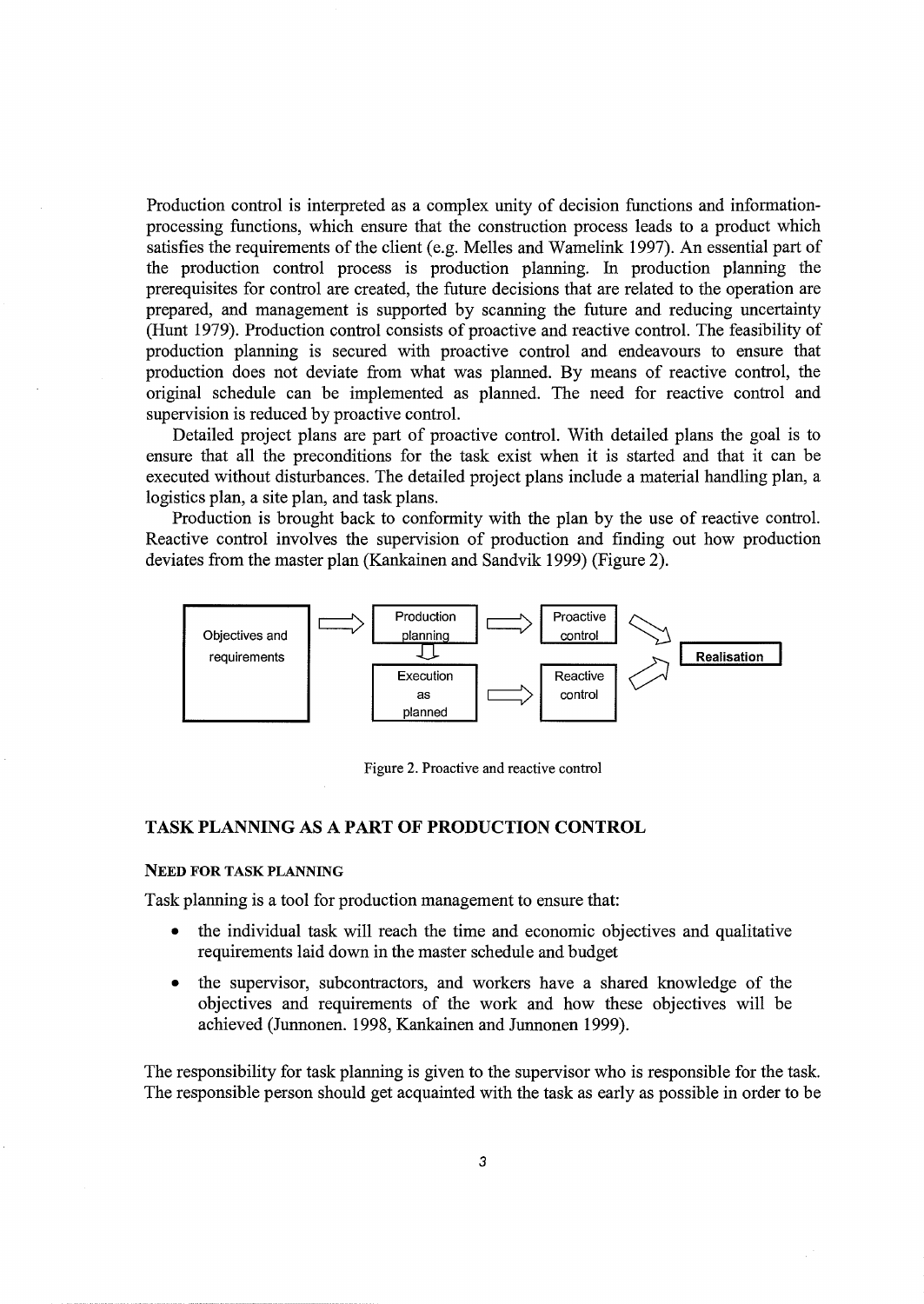able to request changes to specifications and details. In the planning of an individual task, the main purpose is to ensure that all the prerequisites of the task can be met and the task can proceed with planned production rate. Prerequisites include:

- completion of the preceding task according to the schedule
- the readiness and constructability of product plans
- checking of technical details
- clarifying and timing the materials needed
- cataloguing and securing the equipment and tools needed

The task plan also serves as the realisation model of the task and is used for subcontracts, material contracts, deliveries of material, the reserving of equipment, and the clarification of the quality control procedures (Figure 3).



Figure 3. Principle of task plans and their connections with other production plans

#### CONTENTS OF THE TASK PLAN

With task planning, individual tasks are planned comprehensively so that the realisation of the task will fulfil the objectives and requirements. The objectives and requirements are found in contract documents, the contractor's overall plans, and safety regulations. The execution of the task is planned in detail from six angles: analysing potential problems, scheduling, costs, quality requirements and quality assurance, prerequisites for the task, and the securing of the progress of the task (e.g. Junnonen 1998, Koskenvesa and Pussinen 1999).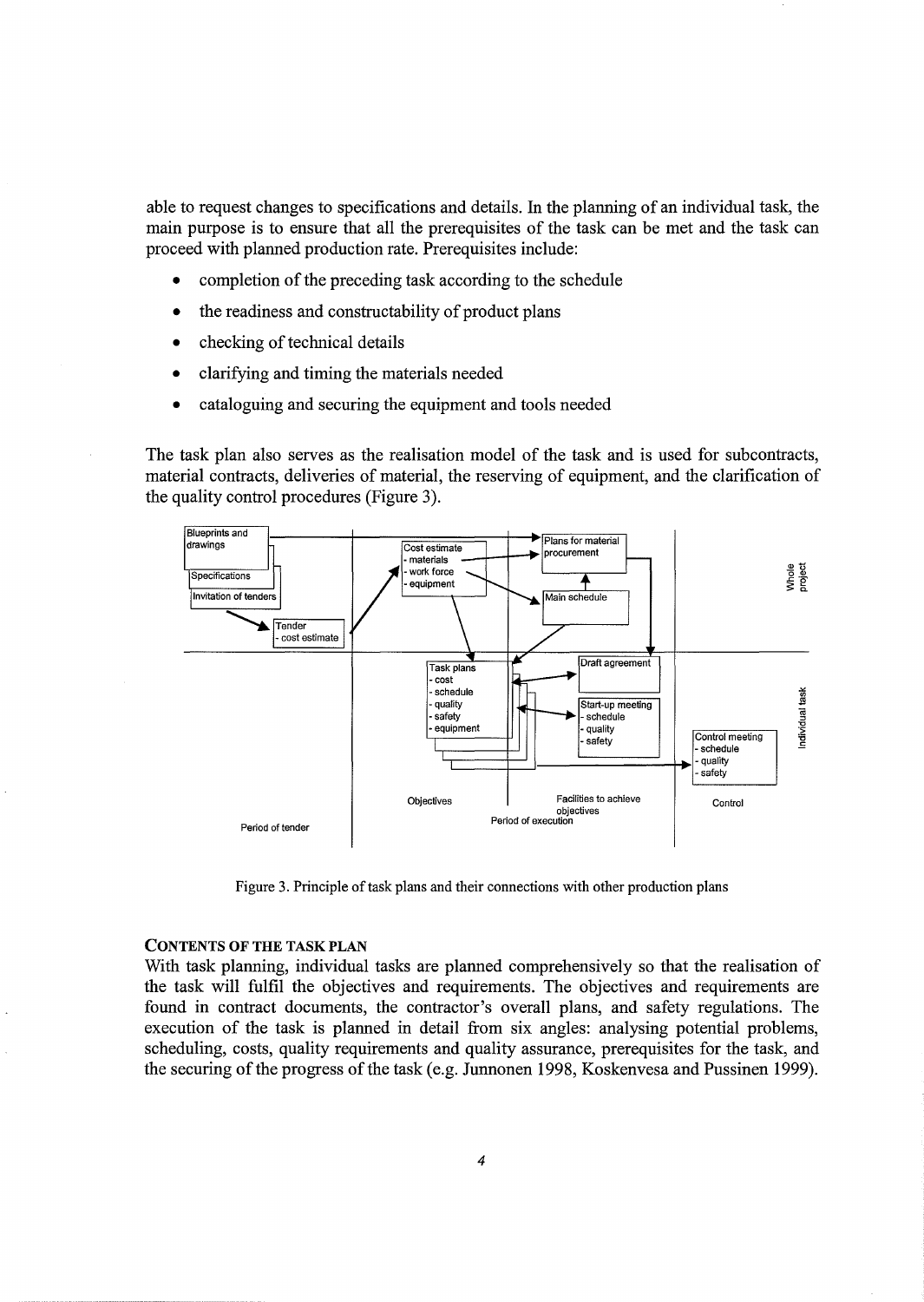#### **Schedule of the task**

In the master schedule the project is divided into independent tasks, which are summaries of subtasks. The formation of tasks in the master schedule is often partly approximate, because the primary purpose of the master schedule is to ensure that the whole project and all of its milestones can be completed in time. The master schedule shows when tasks are going to start and end and how they proceed in terms of flow. Less important tasks of short duration are not scheduled in the master schedule or are included in the work content of other tasks (Kankainen and Sandvik 1999).

The purpose of the task schedule is (Figure 4):

- to ensure that the production rate of the task is compatible with the master plan
- to secure the beginning and completion of the task in the right time frame in each separate workplace



to facilitate control by changing the objectives to measurable quantities

Figure 4. Principle of formatting the task from the schedule task

The work quantities and work consumption used in the master plan and the cost estimate must be checked and possible mistakes must be taken into consideration. Usually, if mistakes are noticed, the means by which their influences can be mitigated are quite limited. Changing resources or task contents, and improving work arrangements can influence the production rate.

General contractors have to determine the needed production rate and milestones of the subcontractors beforehand based on the master plans. Both the production rate and the milestones should be written into invitations for tenders and subcontracts. The general contractor must also clarify the required size of the subcontractor's team, so that it can be ensured that the subcontractor can achieve the desired production rate (Figure 5). To assess required crew size, productivity information based on historical data is needed. In Finland, this hasn't been a problem because the construction industry has developed a comprehensive productivity database as a joint effort (see e.g. Olenius, Koskenvesa & Maki 2000).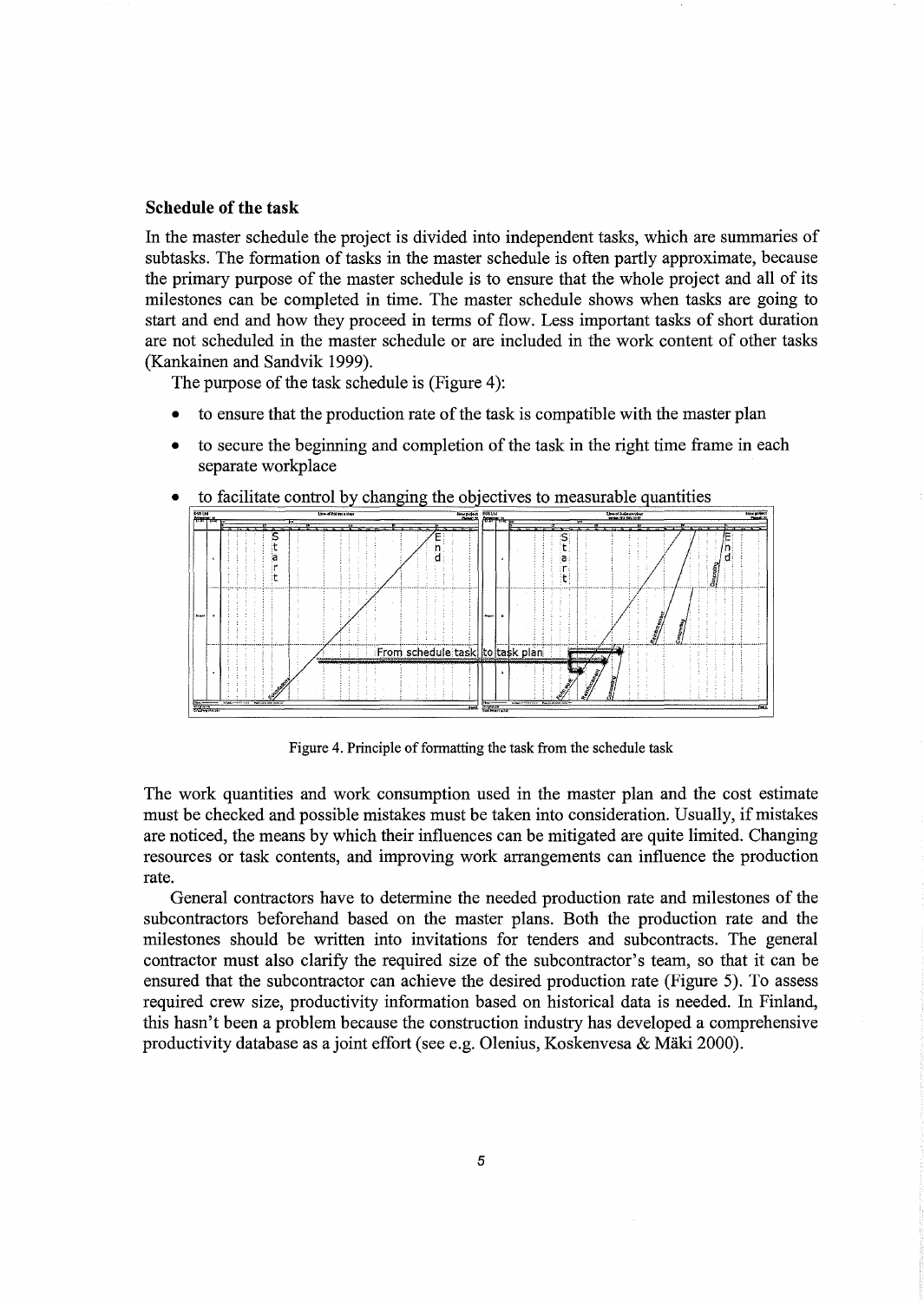

Figure 5. An example of a task schedule

# **Costs of the task**

The cost objective of the task consists of two phases:

- collecting the cost objective of the task from the cost estimate of the project
- examination of quantity information, work consumption, and price level

The purpose of the collection is to ensure that the task can be carried out at the cost shown in the project's cost estimate. While the cost estimate is being made, assumptions are made about production solutions, logistics solutions, and about work methods. These assumptions have to be checked and specified before the task begins. The specifying of the obligations of subcontractors also affects work consumption (Figure 6).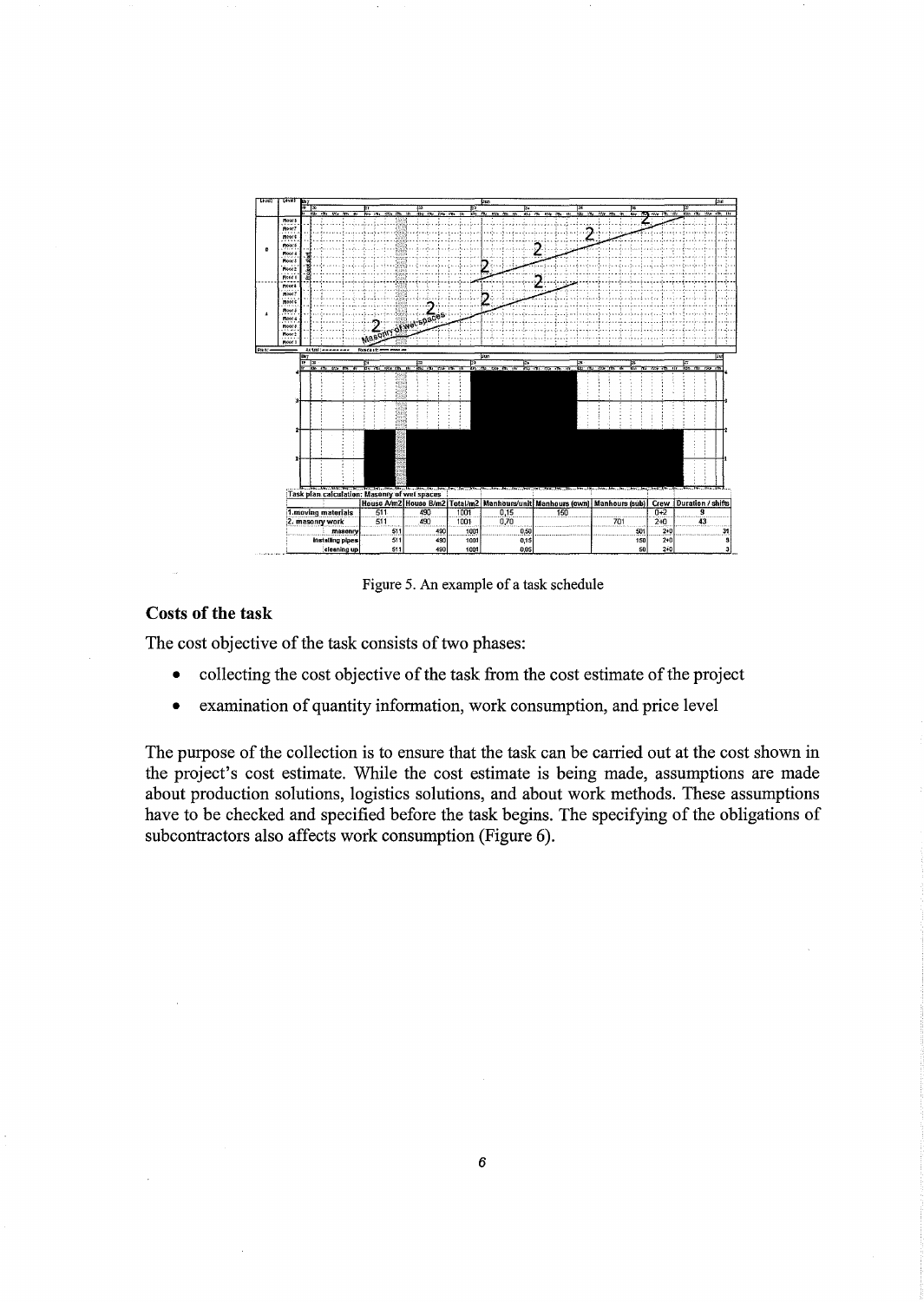

Figure 6. An example of a task's cost objectives

#### Quality requirements of the task

The purpose of the clarification of the quality requirements which are related to the task is to remedy mistakes and shortcomings in the work in advance. Additionally, possible faults and contradictions are noted and quality requirements which are unclear or illegible are redefined. The quality requirements are further converted, if necessary, into checklists that are given to workers.

The quality requirements for the task are presented in the specifications and in other contract documents. In these there can be references to general quality requirements and standards. The quality requirements of the task are collected and they are changed into work specifications and measurable values. At the same time, the technical details in the plans are specified and designed.

The quality requirements apply mainly to the tolerances and properties of the results of the work. They can also relate to performance or operation on the site, for example in connection with storage, safety, the handling of waste, or cleaning. For every quality requirement, how it is to be verified and documented must also be specified. In subcontracts the quality requirements are attached as an appendix to the agreement (Figure 7).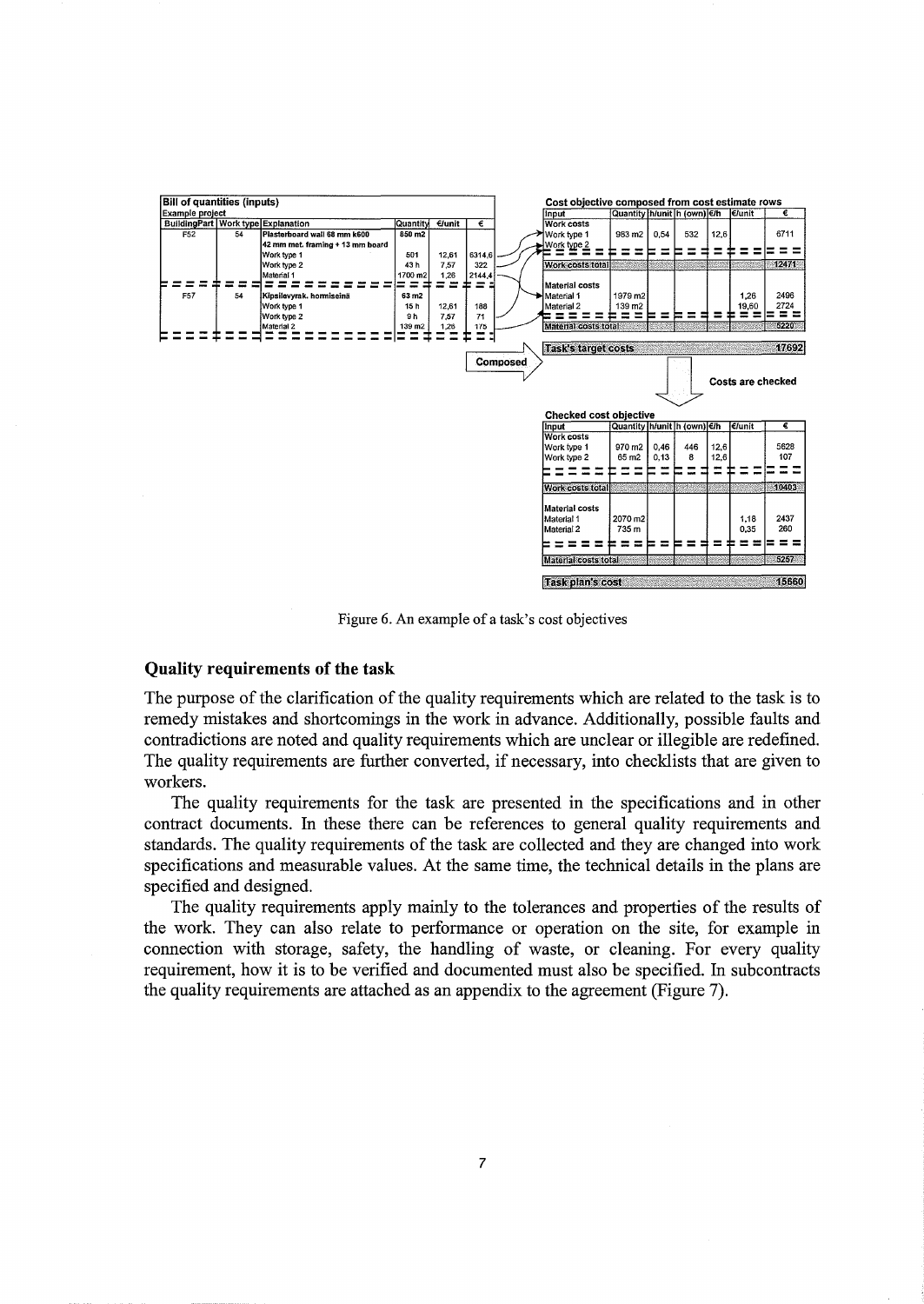| Inspection issue    | Requirement                                                                                    | Checking / verification                                    |
|---------------------|------------------------------------------------------------------------------------------------|------------------------------------------------------------|
| 'Ground             |                                                                                                |                                                            |
| cleaning            | no dust or dirt                                                                                | brushing, visual checking                                  |
| Imoisture           | even moisture, if necessary moistening                                                         | measurement by hygrometer, notes in field log              |
| Materials and tools |                                                                                                |                                                            |
| Imortar             | compo mortar                                                                                   | producer's documents                                       |
| lwater              | ltemperature over +5°C                                                                         | daily measurement 7 am., notes in field log                |
| plastering mesh     | hot galvanized, mesh size 19 mm<br>clear cover 5 mm, stainless wire tie<br>4 no/m <sup>2</sup> | producer's documents have to be checked during delivery    |
| During the work     |                                                                                                |                                                            |
| layer thickness     | rendering coat 23 mm<br>browning coat 1015 mm<br>finishing coat 45 mm                          | measurement:<br>chance sample<br>otherwise visual checking |
| ladherence          | bond of the rendering coat 28 d: >1,5 MN/m2                                                    | drawing test, notes in field log                           |
| <b>I</b> plainness  | browning coat $\pm$ 7 mm before finishing                                                      | darby float (I=2000)                                       |
| drying time         | rendering coat 2 d, browning coat 7 d, finishing<br>coat 3 d                                   | notes in field log                                         |

Figure 7. An example of a task's (plasterwork) quality requirements and quality proceedings

## **Analysis of the risks associated with the task**

The factors that threaten the execution of the task are clarified in the task plan; in other words, an analysis of so-called potential problems is performed (e.g. Kepner and Tregoe 1976). The analysis of the problems must be based on the characteristics and details of the task, because the real problems cannot be identified at a level, which is too coarse and general.

It is possible to identify and prepare for most potential problems in advance to prevent the realisation of the problem or to prepare for its consequences. The identification of problems requires understanding of the chain of cause and effect. In the identification of problems, the craftsmanship and experience of the manager and supervisors and the workers are utilised. Additionally, different risk lists and quality problem lists can be utilised. The problems can be connected with the costs of the task, the schedule, or quality or safety issues. The mere identification of problems is not enough; the consequences must also be determined in order to estimate the seriousness of the problem. Knowing the reasons and consequences provides a chance to develop ways of action. Preventive action can concentrate on the cause, which reduces the probability of the problem occurring, or the consequences, which reduces the significance of the consequences.

For the analysis of problems, they are divided into technical, functional, procurementrelated, safety, and environmental problems. A technical problem refers to performance that requires, for example, special technical know-how or technical solutions which are not ordinary or familiar. Functional problems have an indirect effect on the completion of the building, part of the building, or structure according to the plan. Problems of procurement are a subset of functional problems, but the probability of their appearance is more pronounced and the consequences are so significant that they form their own group (Kankainen and Junnonen 1999). Problems of procurement include the securing of the right source of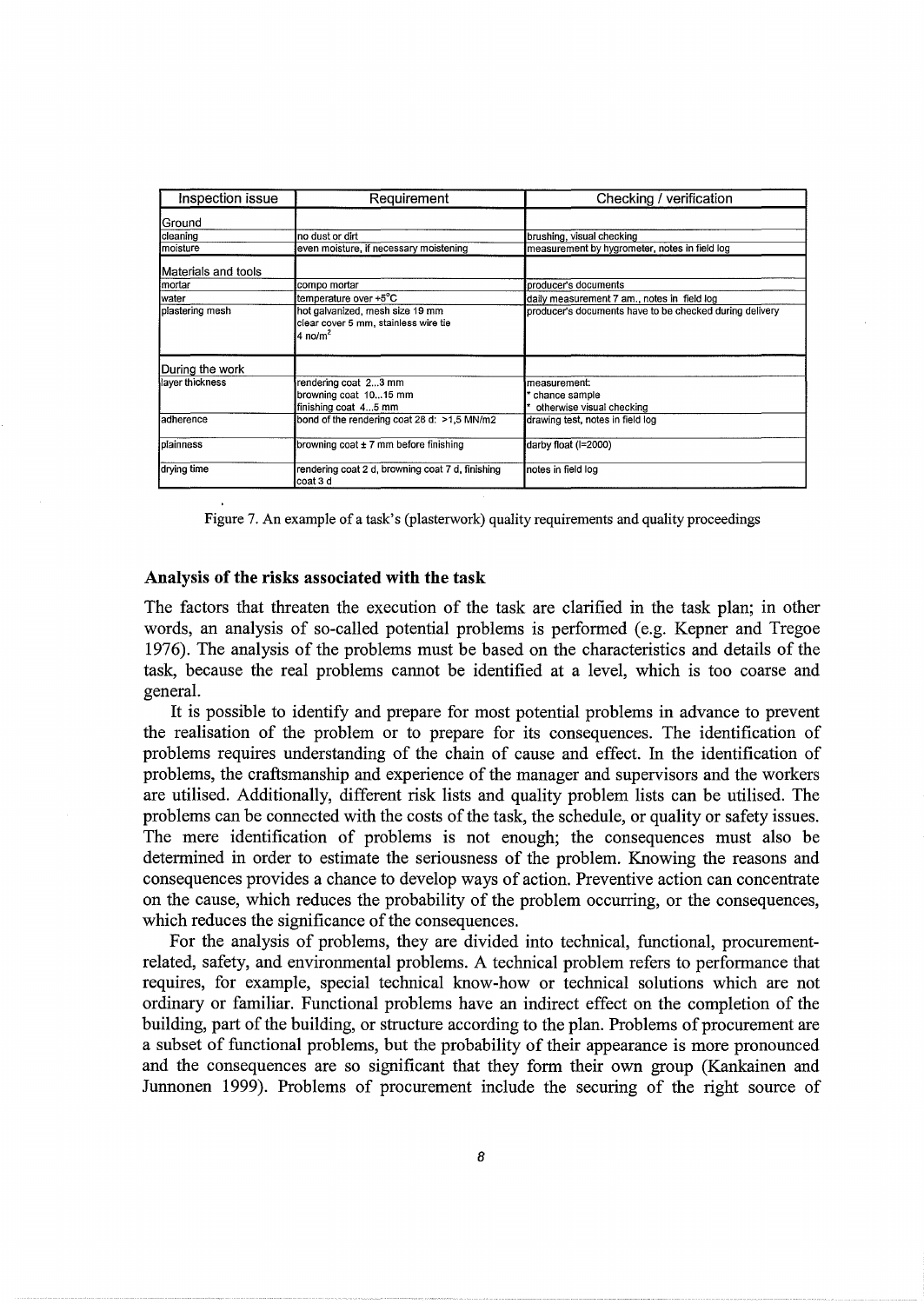information for procurement, the contents of deliveries to the site, and the timing of the deliveries.

The identification of potential problems must always lead to preventive action, such as changes of plan, meetings and inspections between parties, improvement of work planning, or contractual changes.

## Detailed planning of the performance of the task

The purpose of task planning is to ensure that the task can begin as scheduled, to look for new modes of action, or to find out details which are related to production when the chosen method is new. In detailed planning checklists are made of:

- machines, devices, and equipment
- hand tools
- bulk supplies

The detailed planning of the task also includes placing delivery orders for the materials which are related to the task and material logistics, such as the planning of transfers and storage and the reserving of storage areas and waste containers (Wegelius-Lehtonen et al. 1996). Furthermore, it is ensured that the workers have enough personal safety equipment on site and that the necessary safety plans have been made.

# USE OF TASK PLANNING

#### IN DRAFTING SUBCONTRACT AGREEMENTS

With the help of the task plan, the terms of subcontracts are drawn up. The task plan is prepared in two stages. In the first stage, information concerning the task is collected and the cost and production targets of the subcontract are determined, the quality requirements of the work are clarified, and an analysis of the potential problems is carried out. In the second stage, the results of planning are utilised in the determination of the subcontract's terms and obligations. With the help of task plans, the following are obtained:

- cost objectives with which the subcontractor's bids are compared
- quality requirements
- quality control and quality assurance procedures
- schedule demands which are imposed on the subcontractor and apply to the beginning and termination of the task, and milestones and production rates

#### IN PREPARATION OF MATERIAL PROCUREMENT

The task plan for material procurement is made in a similar way as that for subcontracts, but in material procurement the primary focus is on determining the quantities of materials needed, the timing of deliveries, and logistical issues.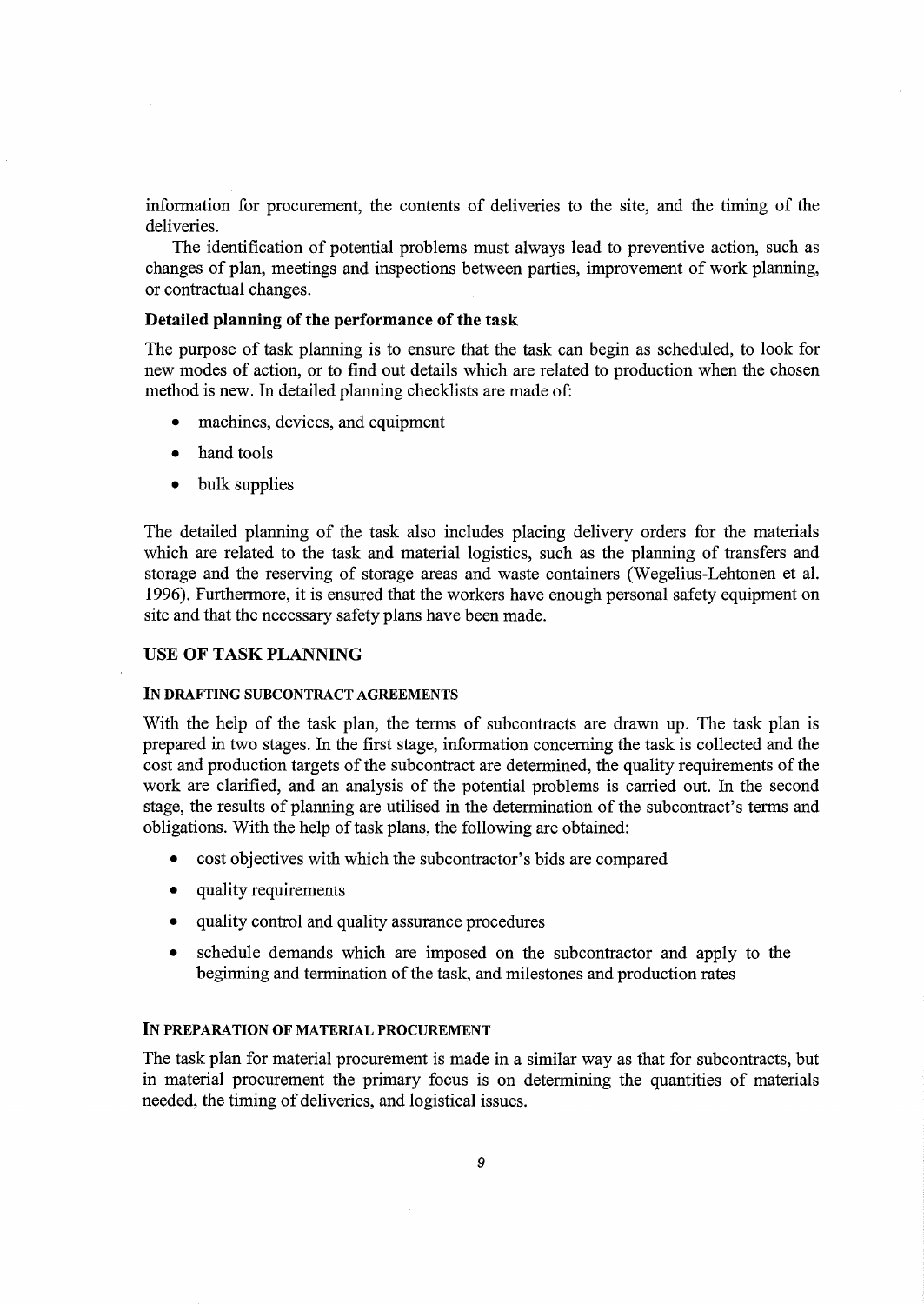The task plan for the preparation of material procurement contains:

- costs
- delivery plans, lot sizes, and delivery times
- a logistical plan for transfers, storage, and waste management
- quality assurance procedures

With the help of the cost estimate it is ensured that the quantity of materials does not exceed the estimated quantity and that the procurement does not exceed the reserved costs. At the same time, the necessary materials and their quantities are specified.

#### **IN ONE'S OWN WORK**

In the task plan of one's own work the securing of the preconditions for the task is emphasised. The precondition for production control is that the supervisor and the workers know what the quality requirements and production rate and milestones for the task are. This requires the results of the task plan to be examined together with the workers participating in the task, e.g. in quality circles before the beginning of the task (Junnonen 1998). In quality circles the supervisor and workers go through the quality requirements and quality control, timing, and workplace safety aspects of the task and also plan other factors which are related to the task. Quality circles can also take place during the work if there are problems or the production rate is not what it should be.

# **CONCLUSIONS**

With task planning, the individual task is planned comprehensively so that the realisation of the task will fulfil the objectives and requirements. The execution of the task is planned in detail from different angles: scheduling, costs, quality, the prerequisites of the task, and ensuring the progress of the task. Furthermore, an essential part of task planning is the analysis of so-called potential problems, in other words the factors that threaten the beginning or execution of the task.

The content of task planning and Last Planner are near to each other (e.g. Koskela and Koskenvesa 2003). In both, among other matters, the goal is to ensure that all the preconditions of a task exist when it is started, that the task can be executed without disturbances, and that it is completed according to the plan. Additionally, both methods are partly proactive and partly reactive. The methods have been developed independently from each other.

The reason why two short-term planning and control methods exist, and also that there are differences between them, is mainly because of differences in the planning of the main schedule and control systems. In Finnish practice the modified Line-of-Balance has been the dominant scheduling method since the 1980s, whereas Last Planner is based on the CPM method. However, Last Planner and task planning can both be seen as complementary methods which have the same goal.